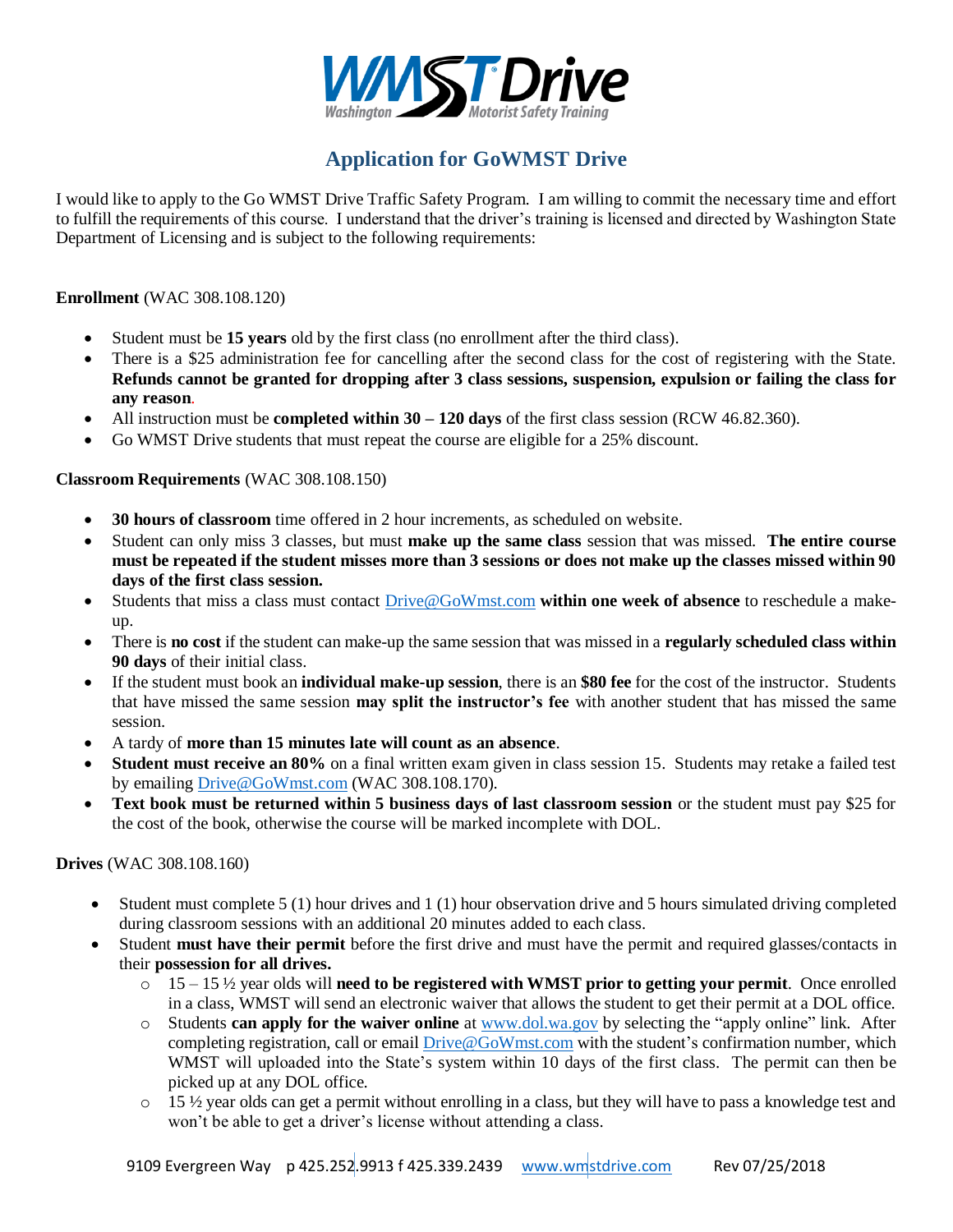

- **No drives** can be completed **prior to class 3** and a minimum of 3 drives must be completed by class 15.
- **Drives must be cancelled 24 hours** in advance online or by emailing [Drive@GoWmst.com,](mailto:Drive@GoWmst.com) otherwise **a \$40 fee for the cost of the instructor** is applied for the make-up and must be paid before scheduling subsequent drives.
- **A tardy of more than 10 minutes** for your BTW drive will be a cancellation and the cancellation rule will apply.
- **Not having your permit with you** for your BTW drive will be handled as a cancellation and the cancellation rule will apply.
- **Student must receive an 80%** on a final skills test given on drive number 5. Students may retake a failed skills test by contacting [Drive@GoWmst.com,](mailto:Drive@GoWmst.com) **a \$40 fee will be charged for the cost of the instructor** (WAC 308.108.170).
- Students needing additional drives to pass the required skills will need to pay **\$40 per hour for each BTW lesson** to cover the cost of the instructor.

## **Intermediate License** (RCW 46.20.075)

- A 16 year old can attain an intermediate driver's license after completing driver's education, having a permit for a minimum of six months, have passed a knowledge & behind the wheel test and have had at least 50 hours of additional supervised driving experience, 10 of which must have been at night.
- An intermediate license is required for a minimum of 12 months for those under 18 years of age.
- Intermediate license **does not allow passengers for six months**, other than immediate family or someone licensed for five years. After six months, a maximum of three passengers are allowed.
- Intermediate license cannot operate a vehicle between  $1am 5am$  unless supervised by someone that has been licensed for 5 years and is over 25 years of age.
- **No wireless devices** are permitted, unless for an emergency.
- Operators with an intermediate license that receive a traffic violation or are in any collision where another party is not at fault will be subject to:
	- o The first incident will extend the intermediate license requirements above until age 18.
	- o Second incident will result in loss of license for six months or to age 18, whichever is less.
	- o Third incident will result in loss of license until age 18.

#### **Miscellaneous Fees** (WAC 308.108.120)

- Addition fees may include:
	- o Washington State DOL application and licensing fees.
	- o WMST knowledge test of \$30 for first attempt, \$25 for each additional attempt (80% required on a 40 multiple choice question test).
	- o WMST behind the wheel test in your own vehicle or in WMST vehicle \$50 per scheduled test, including retakes (80% required).

## Please **email Drive@GoWmst.com for extraordinary circumstances**. Further **State requirements are available at www.DOL.WA. Gov.**